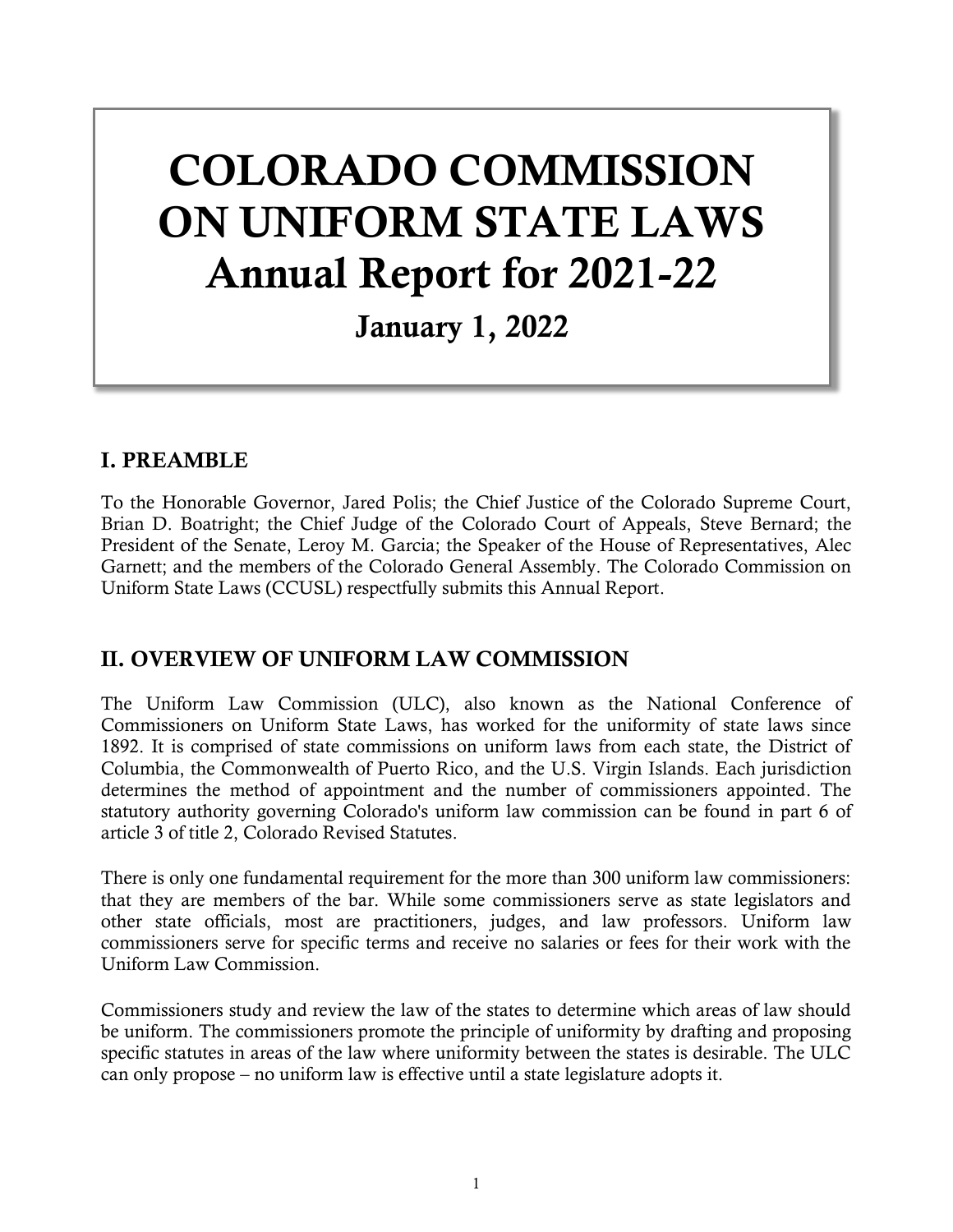The work of the ULC simplifies the legal life of businesses and individuals by providing rules and procedures that are consistent from state to state. Representing both state government and the legal profession, it is a genuine coalition of state interests. It has sought to bring uniformity to the divergent legal traditions of more than 50 jurisdictions – and has done so with significant success.

#### III. HISTORY

On August 24, 1892, representatives from seven states – Delaware, Georgia, Massachusetts, Michigan, New York, New Jersey and Pennsylvania – met in Saratoga Springs, New York, to form what is now known as the Uniform Law Commission. By 1912, every state was participating in the ULC. The U.S. Virgin Islands was the last jurisdiction to join, appointing its first commission in 1988.

Very early on the ULC became known as a distinguished body of lawyers. The ULC has attracted some of the best of the profession. In 1901, Woodrow Wilson became a member. This, of course, was before his more notable political prominence and service as President of the United States. Several persons, later to become Justices of the Supreme Court of the United States, have been members: former Justices Brandeis, Rutledge, and Souter, and former Chief Justice Rehnquist. Legal scholars have served in large numbers, including Professors Wigmore, Williston, Pound, and Bogert. Many more distinguished lawyers have served since 1892.

In each year of service, the ULC steadily increased its contribution to state law. Since its founding, the ULC has drafted more than 200 uniform laws on numerous subjects and in various fields of law, setting patterns for uniformity across the nation. Uniform Acts include the Uniform Probate Code, the Uniform Partnership Act, the Uniform Limited Partnership Act, the Uniform Anatomical Gift Act, the Uniform Interstate Family Support Act, the Uniform Child Custody Jurisdiction and Enforcement Act, and the Uniform Prudent Management of Institutional Funds Act.

Most significant was the 1940 ULC decision to attack major commercial problems with comprehensive legal solutions – a decision that set in motion the project to produce the Uniform Commercial Code (UCC). Working with the American Law Institute, the UCC took ten years to draft and another 14 years before it was enacted across the country. It remains the signature product of the ULC.

Today the ULC is recognized primarily for its work in commercial law, family law, the law of probate and estates, the law of business organizations, health law, and conflicts of law.

The Uniform Law Commission arose out of the concerns of state government for the improvement of the law and for better interstate relationships. Its sole purpose has been, and remains, service to state government and improvement of state law.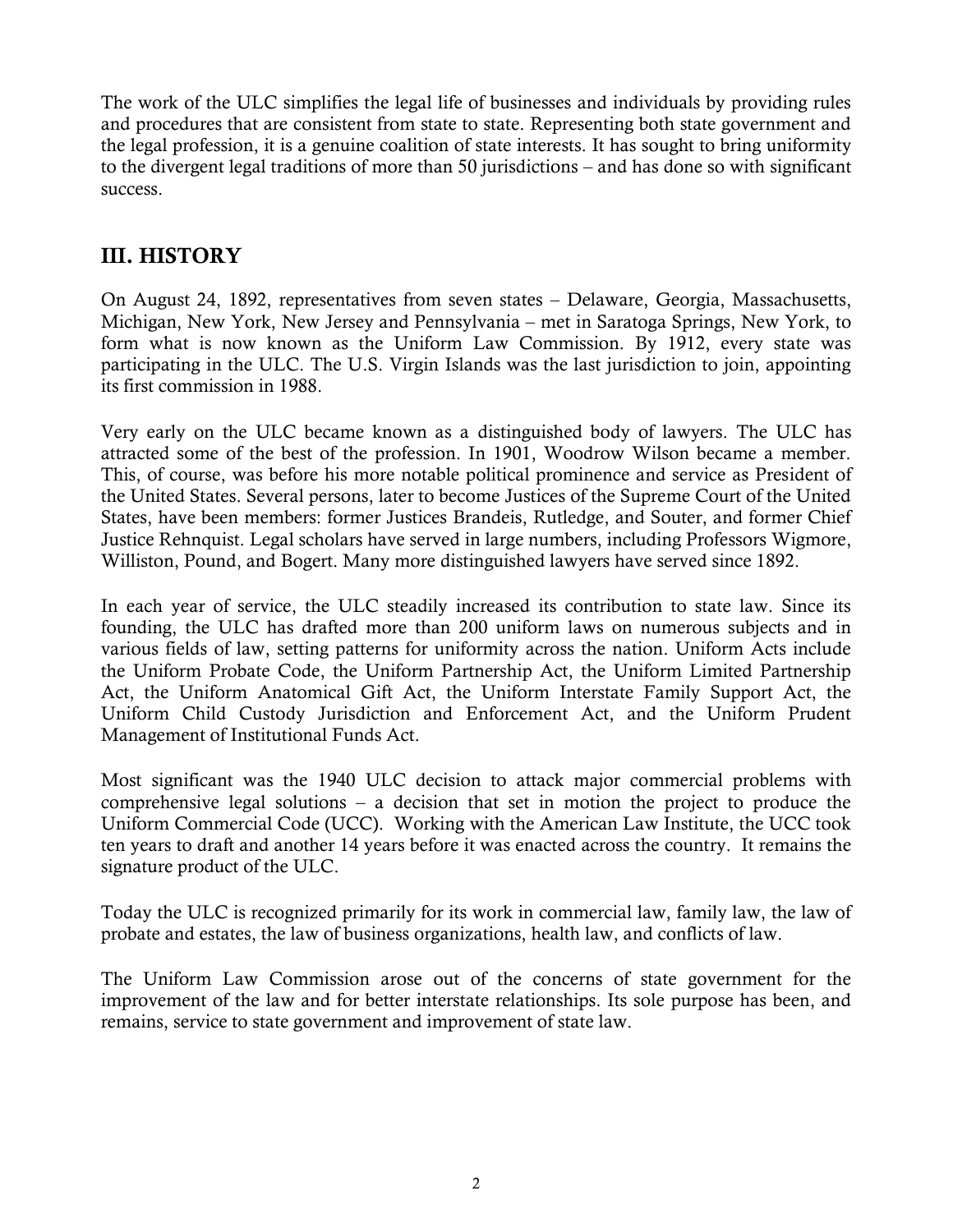#### IV. DIVERSITY STATEMENT

Each member jurisdiction determines the number of uniform law commissioners it appoints to the Uniform Law Commission, the terms of uniform law commissioners, and the individuals who are appointed from the legal profession of that jurisdiction. The Uniform Law Commission encourages the appointing authorities to consider, among other factors, diversity of membership in their uniform law commissions, including race, ethnicity, and gender in making appointments. The Uniform Law Commission does its best work when the uniform law commissioners are drawn from diverse backgrounds and experiences.

### V. PROCEDURES

The ULC convenes as a body once a year. It meets for a period of six or seven days, usually in late July or early August. In the interim period between these annual meetings, drafting committees composed of commissioners meet to supply the working drafts that are considered at the annual meeting. At each annual meeting, the work of the drafting committees is read



and debated. Each Act must be considered over a substantial period of years. No Act becomes officially recognized as a Uniform Act until the Uniform Law Commission is satisfied that it is ready for consideration in the state legislatures. It is then put to a vote of the states, during which each state caucuses and votes as a unit.

The governing body is the ULC Executive Committee, and is composed of the officers, certain ex officio members, and members appointed by the ULC President. Certain activities are conducted by standing committees. For example, the Committee on Scope and Program considers all new subject areas for possible Uniform Acts. The Legislative Committee superintends the relationships of the ULC to the state legislatures.

A small staff located in Chicago operates the national office of the ULC. The national office handles meeting arrangements, publications, legislative liaison, and general administration for the  $\text{ULC}$ .

The ULC maintains relations with several sister organizations. Official liaison is maintained with the American Bar Association, which provides advisors to all ULC drafting committees and many ULC study committees. Liaison is also maintained with the American Law Institute, the Council of State Governments, the National Conference of State Legislatures, the National Association of Secretaries of State, the Conference of Chief Justices, and the National Center for State Courts on an ongoing basis and as-needed basis. Liaison and activities are conducted with other associations as interests and activities necessitate.

#### VI. ACTIVITIES OF THE COLORADO COMMISSIONERS

- A. The Colorado Commissioners are:
	- a. Alicia Duran
	- b. Bob Gardner, Senator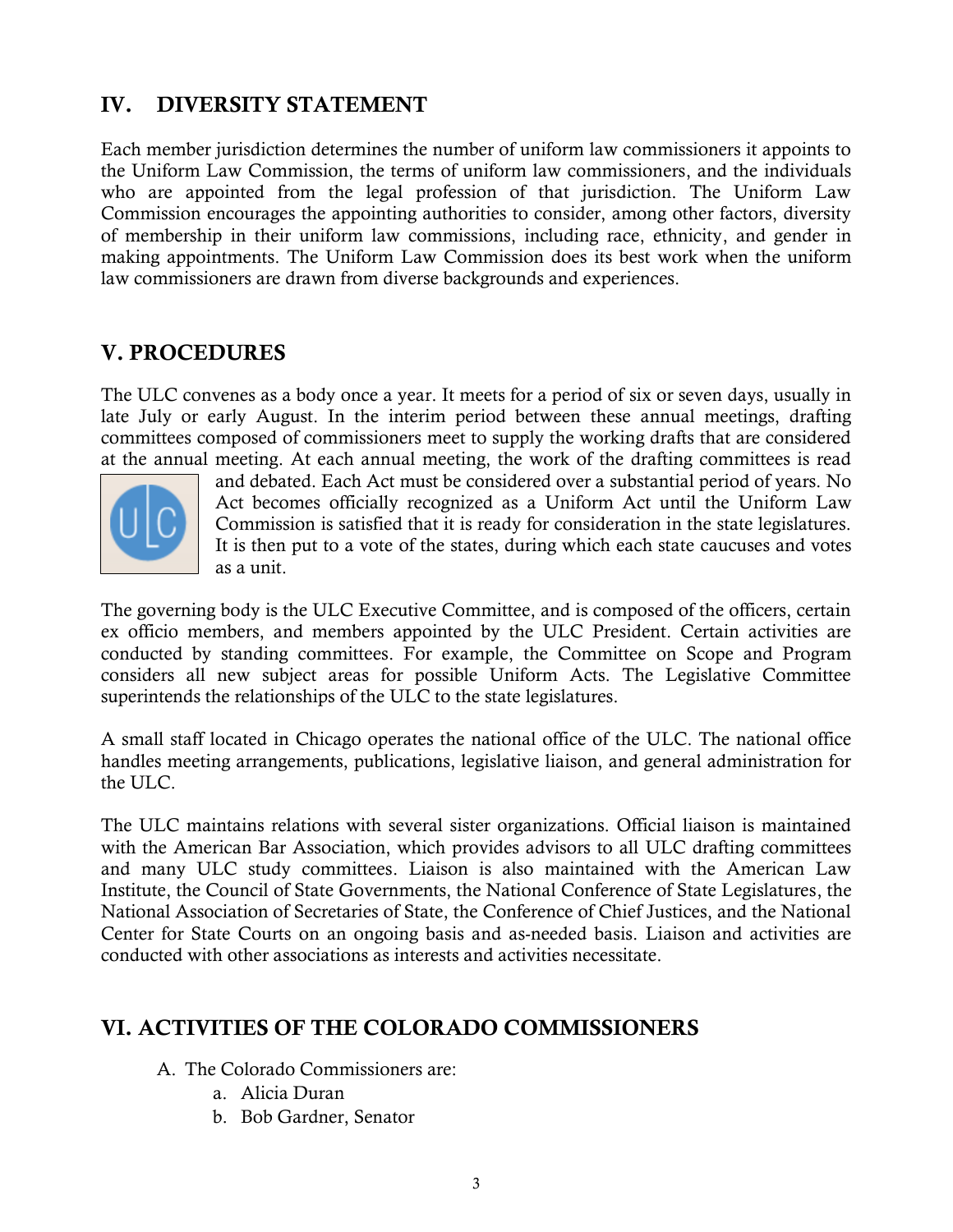- c. Thomas T. Grimshaw
- d. Claire B. Levy
- e. Yelana Love (part of year)
- f. Anne McGihon
- g. Donald E. Mielke
- h. Thomas Morris (part of year)
- i. Charles W. Pike
- j. Sara Scott
- k. Kerry Tipper, Representative
- B. The ULC committee assignments in 2021 for Commissioners from Colorado were:
	- a. Committee to Monitor Developments in Technology
	- b. Drafting Committee on Public Meetings During Emergencies
	- c. Standby Committee on Amendments to the Common Interest Ownership Act
	- d. Standby Committee on Uniform Automated Operation of Vehicles Act
	- e. Standby Committee on Uniform Civil Remedies for Unauthorized Disclosure of Intimate Images Act
	- f. Standby Committee on Uniform Personal Data Protection Act
	- g. Standby Committee on Uniform Emergency Volunteer Health Practitioners Act
	- h. Standby Committee on Uniform Military and Overseas Voters Act
	- i. Standby Committee on Uniform Commercial Real Estate Receivership Act
	- j. Standby Committee on Uniform Parentage Act (2017)
	- k. Standby Committee on Pretrial Release and Detention Act
	- l. Standby Committee on Revised Uniform Athlete Agents Act
	- m. Standby Committee on Revised Uniform Unclaimed Property Act
	- n. Standby Committee on Uniform Easement Relocation Act
	- o. Legislative Committee
- C. Meetings held by the Colorado Commissioners in the year 2021 were:
	- a. August 25, 2021
	- b. December 3, 2021
- E. Colorado Commissioners attending sessions of the ULC Annual Meeting in person or online were:
	- a. Alicia Duran
	- b. Bob Gardner, Senator
	- c. Claire B. Levy
	- d. Anne McGihon
	- e. Donald E. Mielke
	- f. Thomas Morris
	- g. Charles W. Pike
	- h. Kerry Tipper, Representative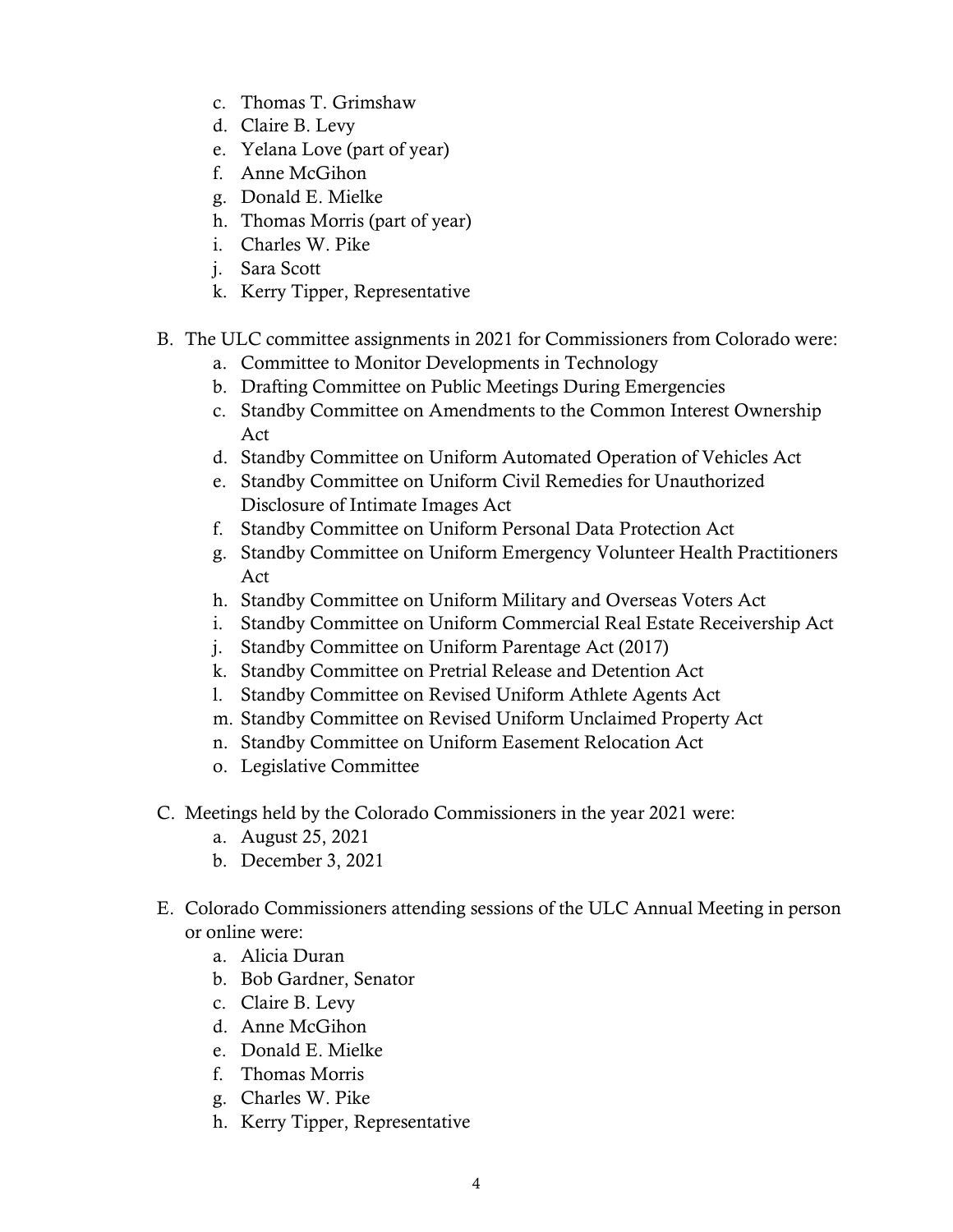- F. Lifetime Members of the Colorado Commission on Uniform State Laws are:
	- a. Thomas T. Grimshaw
	- b. Donald E. Mielke
	- c. Charles W. Pike

#### VII. A SUMMARY OF NEW ULC ACTS

The following are summaries of new acts adopted in final form by the ULC at the most recent ULC annual meeting:

Uniform College Athlete Name, Image or Likeness Act. Until recently, college student athletes were not allowed to receive compensation for the use of their name, image or likeness (NIL) while still maintaining eligibility. The Uniform College Athlete Name, Image or Likeness Act allows college athletes to earn compensation for the use of their NIL while also providing reasonable protections to educational institutions, athletic associations, and conferences. The Act will provide a clear and uniform framework for states to allow college athletes to earn compensation for the use of their NIL while maintaining a level playing field across state lines.

Uniform Personal Data Protection Act. In an increasingly online world, the concept of privacy must be broadened to protect an individual's privacy both online and offline. The Uniform Personal Data Protection Act provides a reasonable level of consumer protection without incurring the compliance and regulatory costs associated with some existing state regimes. The Act recognizes that the collection and use of personal data are important features of our modern economy but raise significant issues of privacy and control. The Act outlines compatible, incompatible, and prohibited data practices and provides an enforcement mechanism to ensure compliance with the Act.

Uniform Restrictive Employment Agreement Act. This Act regulates restrictive employment agreements, which are agreements that prohibit or limit an employee or other worker from working after the work relationship ends. Uniformity in this area of the law benefits both employers and employees by enhancing clarity and predictability in our increasingly mobile society. The Uniform Restrictive Employment Agreement Act addresses the enforceability of these agreements, notice and other procedural requirements, choice of law issues, and remedies. The Act does not say anything about an agreement monitoring what a worker can or cannot do while employed.

Uniform Cohabitants' Economic Remedies Act. The rate of nonmarital cohabitation within the U.S. is increasing rapidly. Today, states have no consistent approach for addressing whether and how cohabitants can enforce contract and equitable claims against each other when the relationship ends. The Uniform Cohabitants' Economic Remedies Act does not create any special status for cohabitants. In most instances, the Act defers to other state law governing contracts and claims between individuals. The Act enables cohabitants to exercise the usual rights of individual citizens of a state to contract and to successfully maintain contract and equitable claims against others in appropriate circumstances. The Act affirms the capacity of each cohabitant to contract with the other and to maintain claims with respect to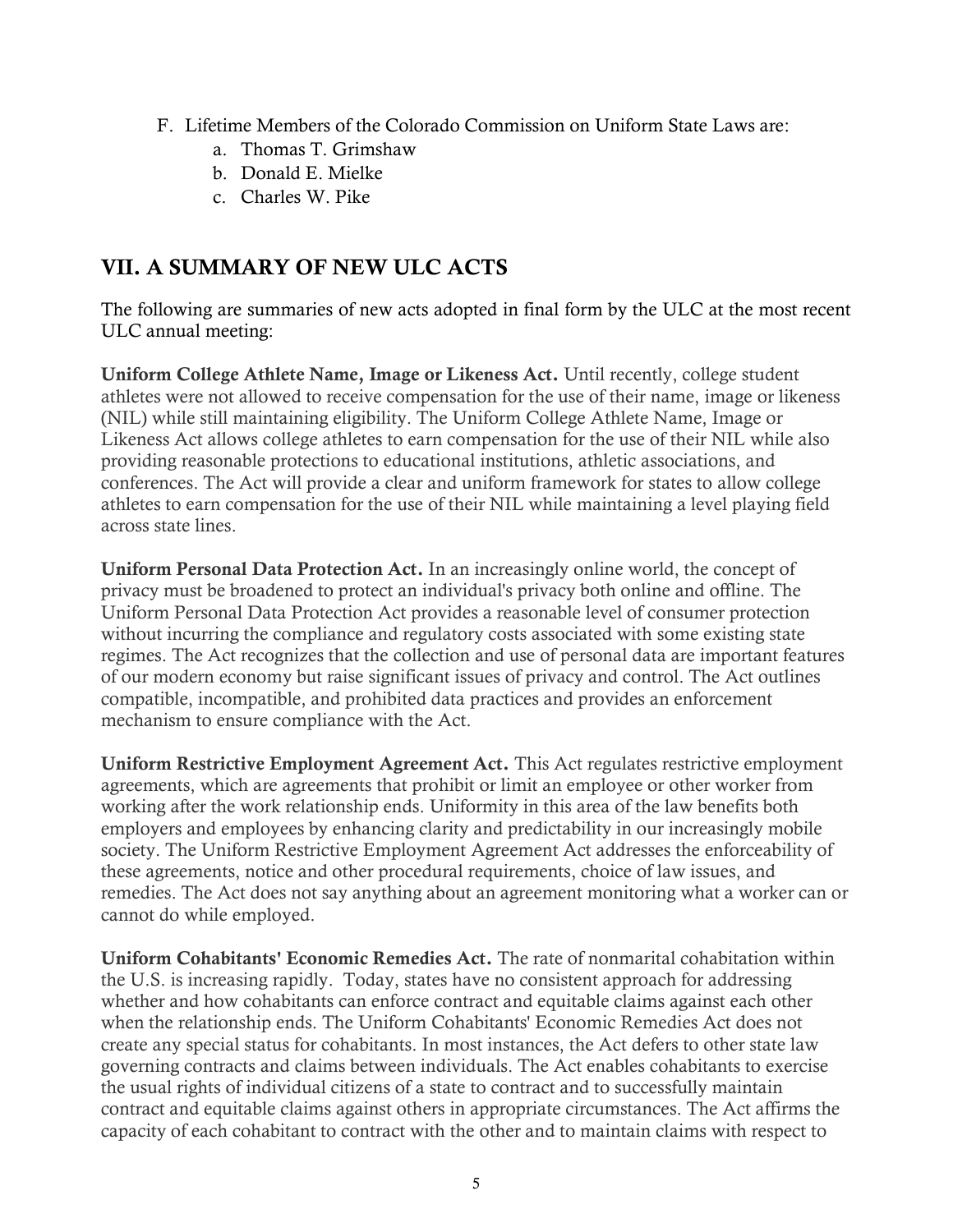"contributions to the relationship" without regard to any intimate relationship that exists between them and without subjecting them to hurdles that would not be imposed on litigants of similar claims. The Act ensures that the nature of the relationship of the parties is not a bar to a successful claim.

Uniform Community Property Disposition at Death Act. Community property acquired by a married couple retains its character as community property even when the couple relocates to reside in a non-community property state. This result creates potential distribution problems at the death of the first spouse but also creates potential estate planning opportunities. However, the probate court in a non-community property state may not recognize the status of community property in a decedent's estate. The Uniform Community Property Disposition at Death Act provides clear default rules to ensure the proper disposition of community property in any state.

Uniform Unregulated Child Custody Transfer Act. In some cases, parents find that, after the birth or adoption of their child, they experience considerable difficulty or even inability in caring for or effectively managing the child's behavior, which sometimes leads to families transferring a child to another person outside of the courts and the child welfare system. Without specific regulations directed at these types of unregulated transfers, a transfer of custody might go unnoticed within the child welfare system. The Uniform Unregulated Child Custody Transfer Act addresses the transfer of children in these types of cases.

Amendments to the Uniform Common Interest Ownership Act. The Uniform Common Interest Ownership Act governs the formation, management, and termination of common interest communities, including condominiums, homeowner associations, and real estate cooperatives. The 2021 amendments to the act update it to address recent legal and technological developments.

#### VIII. RECOMMENDATIONS FOR ENACTMENT AND FOR OTHER ACTION

The Colorado Commission held two meetings, in August and December of 2021, to discuss this year's ULC-approved acts, as well as continue discussions regarding ULC-approved acts from prior years, in order to make legislative recommendations to the General Assembly. The Commission will meet again on January 14, 2022 to finalize its 2022 Legislative Agenda.

The Commission is considering, based on benefit to Colorado and direction and feedback received from stakeholders, including representatives of the Colorado Bar Association, other business associations, and governmental entities, the following Uniform and Model Acts for introduction during the 2022 legislative session:

- *Amendments to the Uniform Probate Code (2019);*
- *Uniform Cohabitants' Economic Remedies Act;*
- *Uniform College Student Name, Image, or Likeness Act*;
- *Uniform Parentage Act (2017);*
- *Uniform Prevention of and Remedies for Human Trafficking Act (2013)*;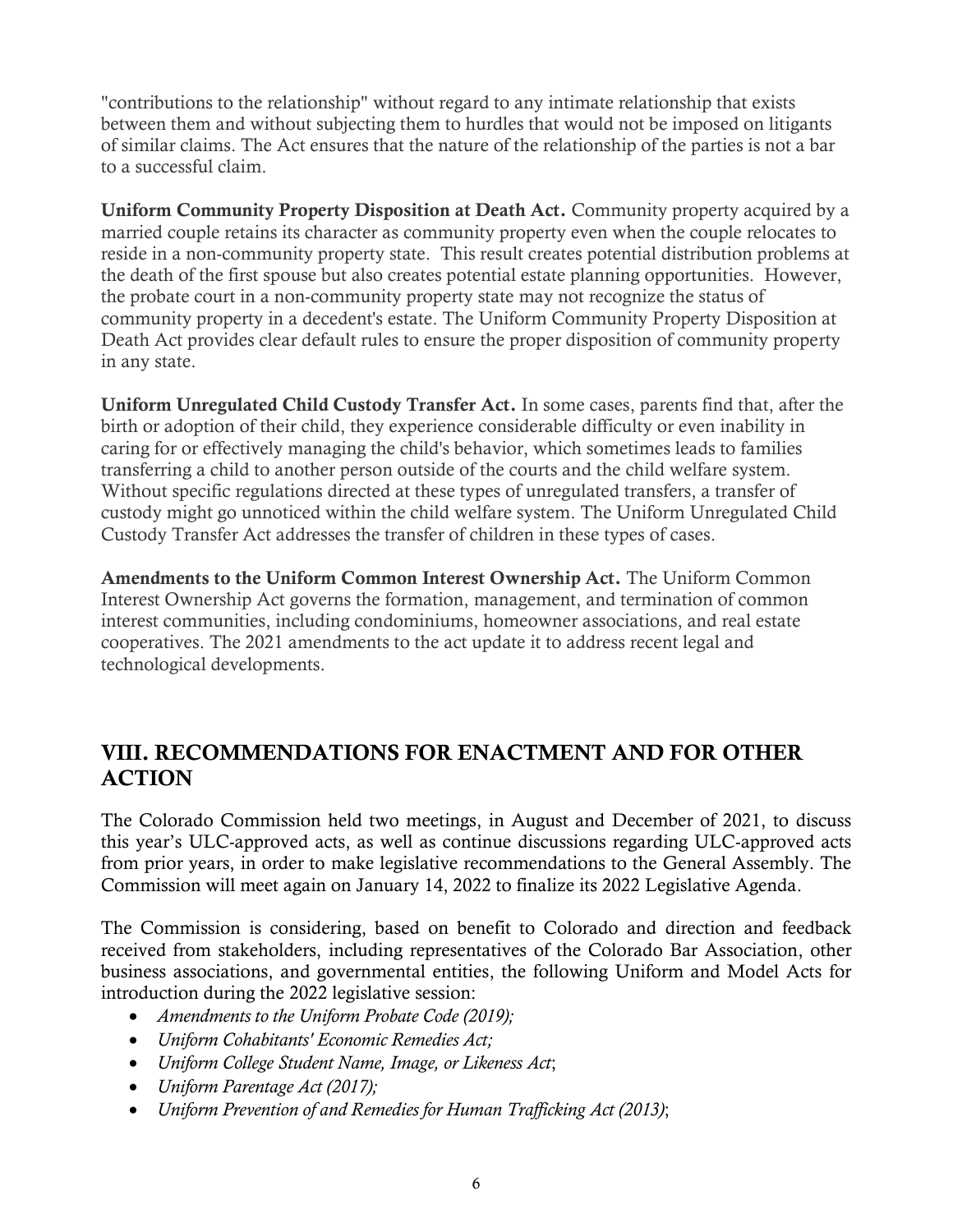- *Uniform Restrictive Employment Act;*
- *Uniform Unregulated Child Custody Transfer Act; and*
- *Uniform Voidable Transactions Act (2014).*

Colorado Commissioners will continue to meet with interested stakeholders next interim to discuss and decide whether the following uniform acts should move forward at some point in the future: the *Uniform Community Property Disposition at Death Act* and the *Revised Uniform Unincorporated Nonprofit Association Act.*

Uniform acts introduced in Colorado during the 2021 legislative session:

| <b>Bill No.</b> | <b>Bill Topic</b>                                   | <b>Final Status</b>    |
|-----------------|-----------------------------------------------------|------------------------|
| HB21-1004       | <b>Colorado Uniform Electronic Wills Act</b>        | <b>Signed into Law</b> |
| HB21-1179       | <b>Canadian Domestic Violence Protection Orders</b> | Deemed Lost            |
| SB21-143        | <b>Uniform Collaborative Law Act</b>                | <b>Signed into Law</b> |
| SB21-162        | <b>Colorado Uniform Trust Code Part 5</b>           | <b>Signed into Law</b> |
| SB21-164        | <b>Uniform Easement Relocation Act</b>              | Postponed Indefinitely |
| SB21-171        | <b>Uniform Fiduciary Income and Principal Act</b>   | <b>Signed into Law</b> |

#### IX. ENACTMENT RECORD, TO DATE

Colorado has an enviable record for enacting Uniform Acts. More than one hundred individual acts have been adopted in Colorado. A complete listing of Uniform Acts adopted by Colorado is attached as Appendix A.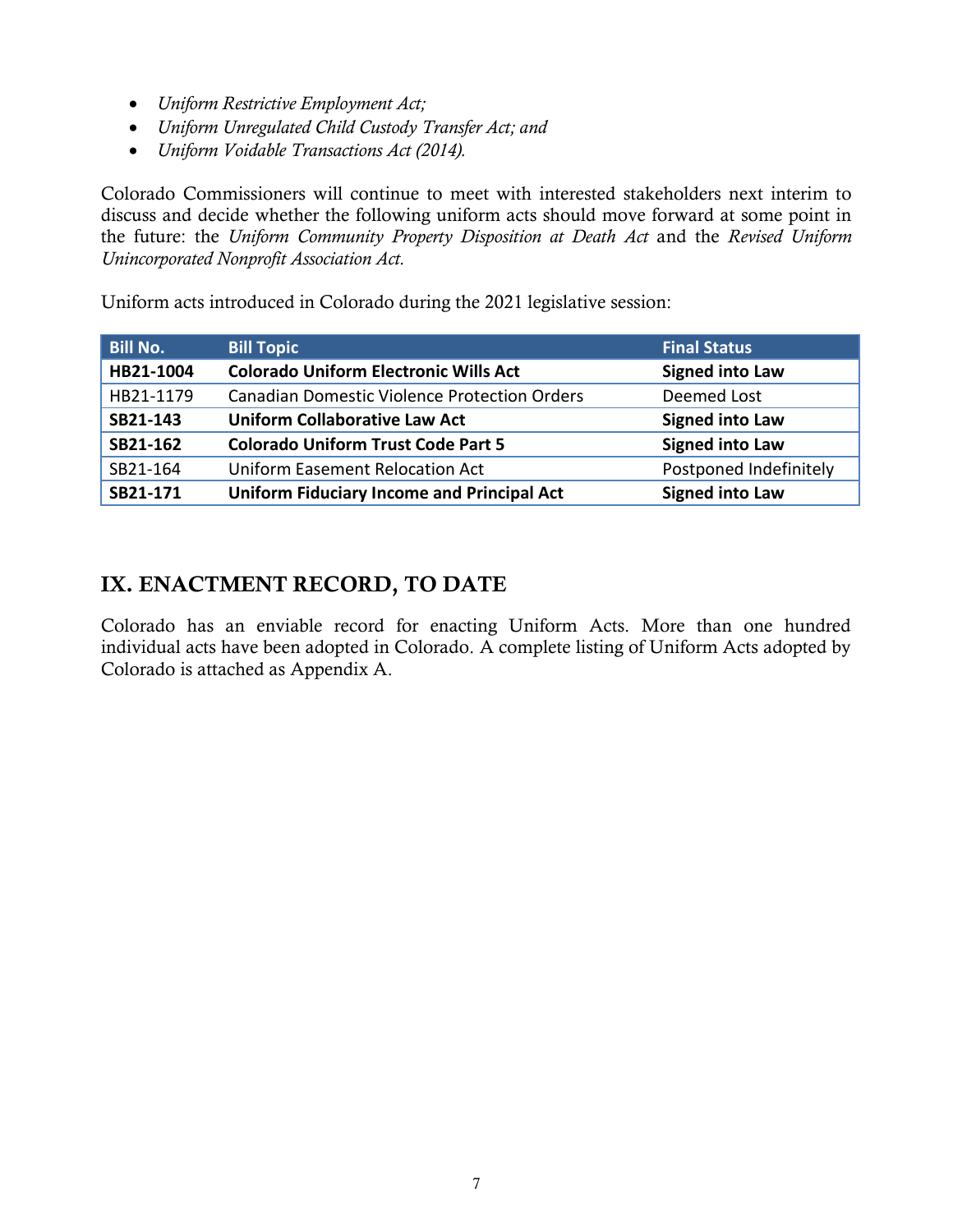#### APPENDIX A

#### Uniform and Model Acts adopted by Colorado with the year that *Colorado* adopted the act designated in parenthesis.

Act Regulating Traffic on Highways (1931) Adult Guardianship and Protective Proceedings Jurisdiction Act (Probate Code) (2008) Alcoholism and Intoxication Treatment Act (1973) Anatomical Gift Act (1969) and (2007) Arbitration Act (1975) and (2004) Athlete Agents Act (2008) Attendance of Out of State Witnesses (1939) Certification of Questions of Law Act (1969) Child Abduction Prevention Act (2007) Child Custody Jurisdiction Act (1973) Child Custody Jurisdiction and Enforcement Act (2000) Collaborative Law Act (2021) Commercial Code (1965) Commercial Code, Article 1 (2006) Commercial Code, Article 2A (1991) Commercial Code, Articles 3 & 4 (1994) Commercial Code, Article 4A (1990) Commercial Code, Article 4A (2012 Amendments) (2013) Commercial Code, Article 5 (1996) Commercial Code, Article 6 Repeal (1991) Commercial Code, Article 7 (2006) and (2007) Commercial Code, Article 8 (1985 Amendments) (1996) Commercial Code, Article 9 Amendments (1977) Commercial Code, Article 9 (2001) Commercial Code, Article 9 Amendments (2002) Commercial Code, Article 9 Amendments (2012) Common Interest Ownership Act (1991) Common Trust Fund Act (1947) Conflict of Law Limitations Act (1984) Consumer Credit Code (1971) Controlled Substances Act (1992) Contribution Among Tortfeasors Act, Revised 1955 (1977) Criminal Extradition Act (1953) Custodial Trust Act (1999) Debt-Management Services Act (2007) Deceptive Trade Practices Act, Revised 1966 (1969) Declaratory Judgments Act (1923) Deployed Parents Custody and Visitation Act (2013) Determination of Death Act (1981) Directed Trust Act (2019) Disclaimer of Property Interests Act (Probate Code) (2011) Disposition of Community Property Rights at Death Act (1973) Division of Income for Tax Purposes Act (1968) Durable Power of Attorney Act (1973) Duties to Persons with Medical ID Devices Act (1973) Electronic Legal Material Act (2012) Electronic Transactions Act (2002) Electronic Wills Act (2021) Emergency Volunteer Health Practitioners Act (2007)

Enforcement of Foreign Judgments Act, Revised 1964 (1969) Estate Tax Apportionment Act (Probate Code) (2011) Facsimile Signatures of Public Officials Act (1969) Federal Lien Registration Act, Revised 1966 (1969) Fiduciaries Act (1923) Fiduciary Access To Digital Assets (2016) Fiduciary Income and Principle Act (2021) Foreign-country Money Judgments Recognition Act (2008) Foreign Money Claims Act (1990) Fraudulent Transfers (1991) Gifts to Minors Act, Revised 1966 (1967) Guardianship & Protective Proceedings Act (Probate Code) (2000) Insurers Liquidation Act (1955) Interstate Arbitration of Death Taxes Act (1953) Interstate Compromise of Death Taxes Act (1953) Interstate Depositions and Discovery Act (2008) Interstate Family Support Act (1993), (2003), and (2015) Judicial Notice of Foreign Law Act (1967) Jury Selection and Service Act (1971) Limited Cooperative Associations Act (2011) Limited Partnership Act (1931) Limited Partnership Act, Revised 1976 (1981) Management of Institutional Funds Act (1973) Mandatory Disposition of Detainers Act (1969) Marriage and Divorce Act (1971) Military and Overseas Voters Act (2011) Motor Vehicle Operators' and Chauffeurs' License Act (1931) Motor Vehicle Registration Act (1931) Narcotic Drug Act (1935) Negotiable Instruments Law (1897) Notarial Acts, Revised (2017) Parentage Act (1977) Partnership Act (1931) Partnership Act, Revised 1994 (1997) Photographic Copies of Business and Public Records as Evidence Act (1955) Power of Attorney Act (2009) Powers of Appointment Act (2014) Premarital and Marital Agreements Act (2013) Principal and Income Act (1955) and (2000) Principal and Income Act, Amendments (2009) Probate Code (1973) Probate Code, Amendments (1975) and (2009) Probate Code, Article II Amendments (1994) Probate Code, Article VI Amendments (1990) Prudent Investor Act (1995) Prudent Management of Institutional Funds Act (2008)